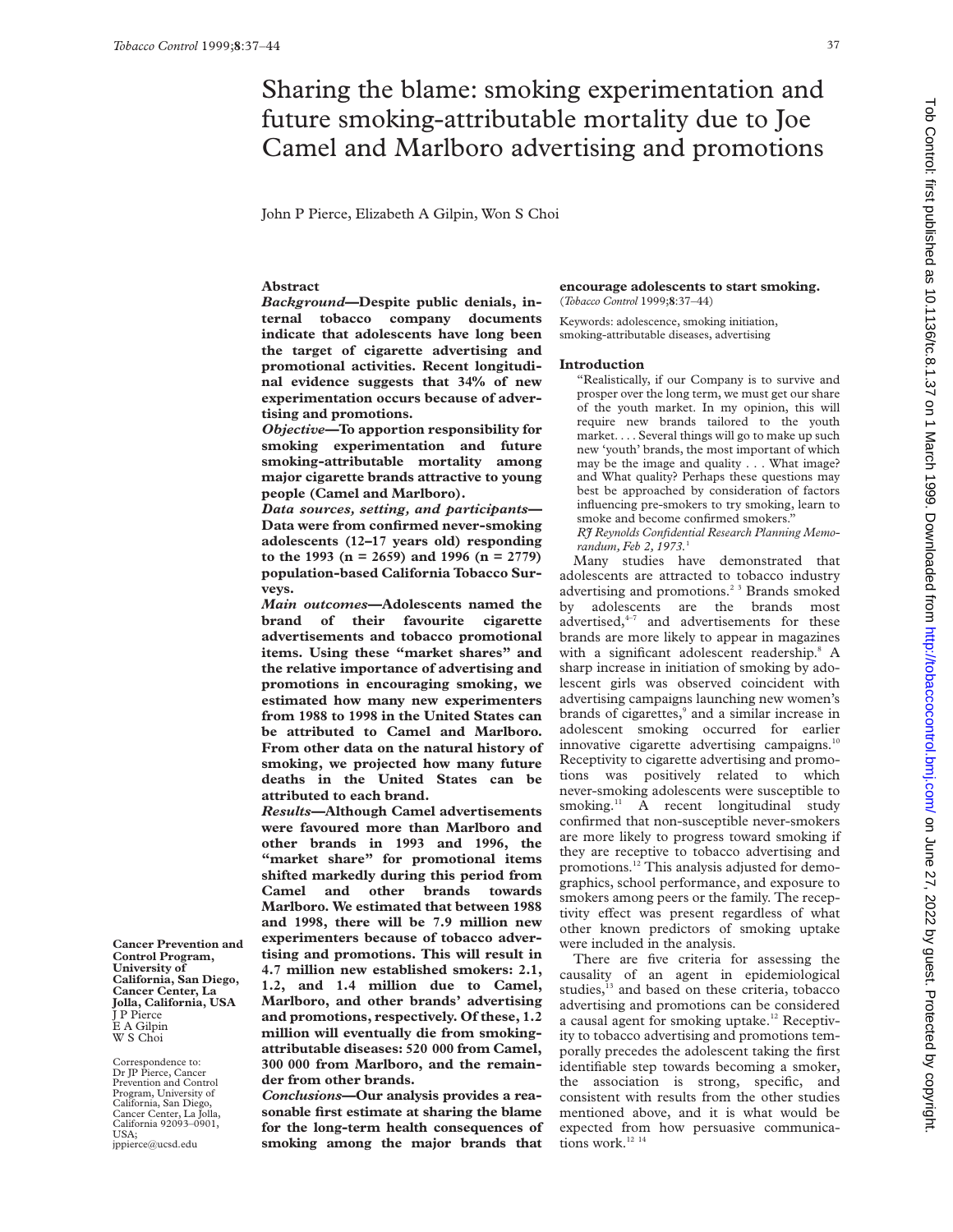The public health problem with adolescent cigarette experimentation is that a substantial proportion of experimenters will go on to become addicted to cigarettes, $2^{15-17}$  and many of those who become addicted will die of a smoking-attributable disease,<sup>18-20</sup> a substantial proportion after a lifelong unsuccessful struggle to overcome their addiction. This has led to a number of lawsuits seeking redress from the tobacco industry, including individual claims, class actions, and lawsuits on behalf of states, major insurance companies, and labour union pension plans.21 Since King *et al* clearly indicated that not all advertising and promotion of cigarettes is equally placed to attract adolescent audiences, <sup>8</sup> and other studies show that not all brands' advertising and promotions are equally attractive to young people, $45$  it is meaningful to partition the influence on adolescent smoking by cigarette brand.

In our previous study, $12$  two categories of receptivity to cigarette advertising and promotion were strongly predictive of which adolescents (12–17 years of age) who were confirmed never-smokers would progress toward smoking. One of these categories was the nomination of the brand of a favourite cigarette advertisement and the other included possession (brand identified) or willingness to use a tobacco promotional item. The analysis suggested that the promotional item category was about 50% more influential than the advertising category. A third item, which just failed to reach statistical significance in this analysis, was the brand that might be bought if the never-smoker wanted to buy a pack. This additional information on brand awareness was related to awareness of advertising for that brand and it could be argued that this brand information is equivalent to the brand of the favourite advertisement.

In this article, we use the receptivity information about the cigarette brands named in two large, representative cross-sectional surveys of the California adolescent population to develop an estimate of the proportionate responsibility major brands have in encouraging adolescents to experiment with smoking. Assuming that the influence of cigarette advertising and promotions in California during this period is not very different from the influence in the rest of the United States, we estimate the overall number of new American experimenters that can be attributed to each brand. Since both the public health and the legal systems are concerned about smoking-attributable deaths, we also provide an estimate for the number of future deaths that might be attributed to each brand in the United States. First of all, we do this using the index of receptivity that was demonstrated to predict progress towards smoking. Then we repeat the analysis using the brand that the adolescent might buy as equivalent to the nominated favourite advertisement.

#### **Methods**

#### DATA SOURCES

Random-digit-dialed telephone surveys, the California Tobacco Surveys (CTS), are conducted periodically to evaluate the California Tobacco Control Program.<sup>22</sup> The 1993 and 1996 CTS drew a clustered random sample designed to be representative of the California population.24 25 An adult in each household enumerated all household members, and interviewers obtained verbal parental permission to interview all adolescents 12–17 years of age. A 20-minute interview was conducted with these teenagers, which covered topics including smoking behaviour, knowledge and attitudes about smoking, and about tobacco advertising and promotions. The household level response rates, which assume that a certain percentage of telephone numbers never reached are households, were 70.0% (n = 32 135) in 1993 and 55.3% (n = 39 674) in 1996. In 1993, the adolescent extended interview had a response rate of 80.3% ( $n = 5040$ ) and the 1996 adolescent survey had a response rate of  $71.2\%$  (n = 6252). Sample weights were computed to reflect the probability that an individual was interviewed. Next, the weights were ratio adjusted to population census totals to ensure that estimates derived from the sample are representative of the California population by sex, age, race/ethnicity, and the educational attainment of the adult head of household.<sup>23 24</sup>

#### SURVEY QUESTIONS

*Identification of confirmed never-smokers*

As in the previous research,<sup>12</sup> we only consider adolescents who have never smoked and who have strong intentions not to smoke. A never-smoker was someone who answered 'no' to the following questions: "Have you ever smoked a cigarette?" and "Have you ever tried or experimented with cigarette smoking, even a few puffs?" Three questions are used to distinguish confirmed or non-susceptible neversmokers: (a) "Do you think that you will try a cigarette soon?"; (b) "If one of your best friends were to offer you a cigarette, would you smoke it?"; and (c) "At any time during the next year do you think you will smoke a cigarette?" Confirmed or non-susceptible never-smokers had to answer 'no' in 1993 and 'definitely not' or 'probably not' in 1991 to the first question, and 'definitely not' to the second two. There were 2659 confirmed neversmokers analysed for 1993 and 2779 for 1996.

#### *Receptivity to tobacco advertising/promotions market share*

In the 1993 and 1996 CTS, there were questions to characterise the level of receptivity of adolescents to tobacco advertising and promotions.<sup>11 12</sup> All adolescents were asked questions about promotional items: "Some tobacco companies provide promotional items to the public that you can buy or receive for free. Have you ever brought or received for free any product which promotes a tobacco brand or was distributed by a tobacco company?" For respondents who indicated that they had, several questions about the item were asked, including: "What tobacco brand provided the most recent item that you bought or received for free?" Adolescents who did not have a tobacco promotional item were asked: "Do you think you would ever use a tobacco industry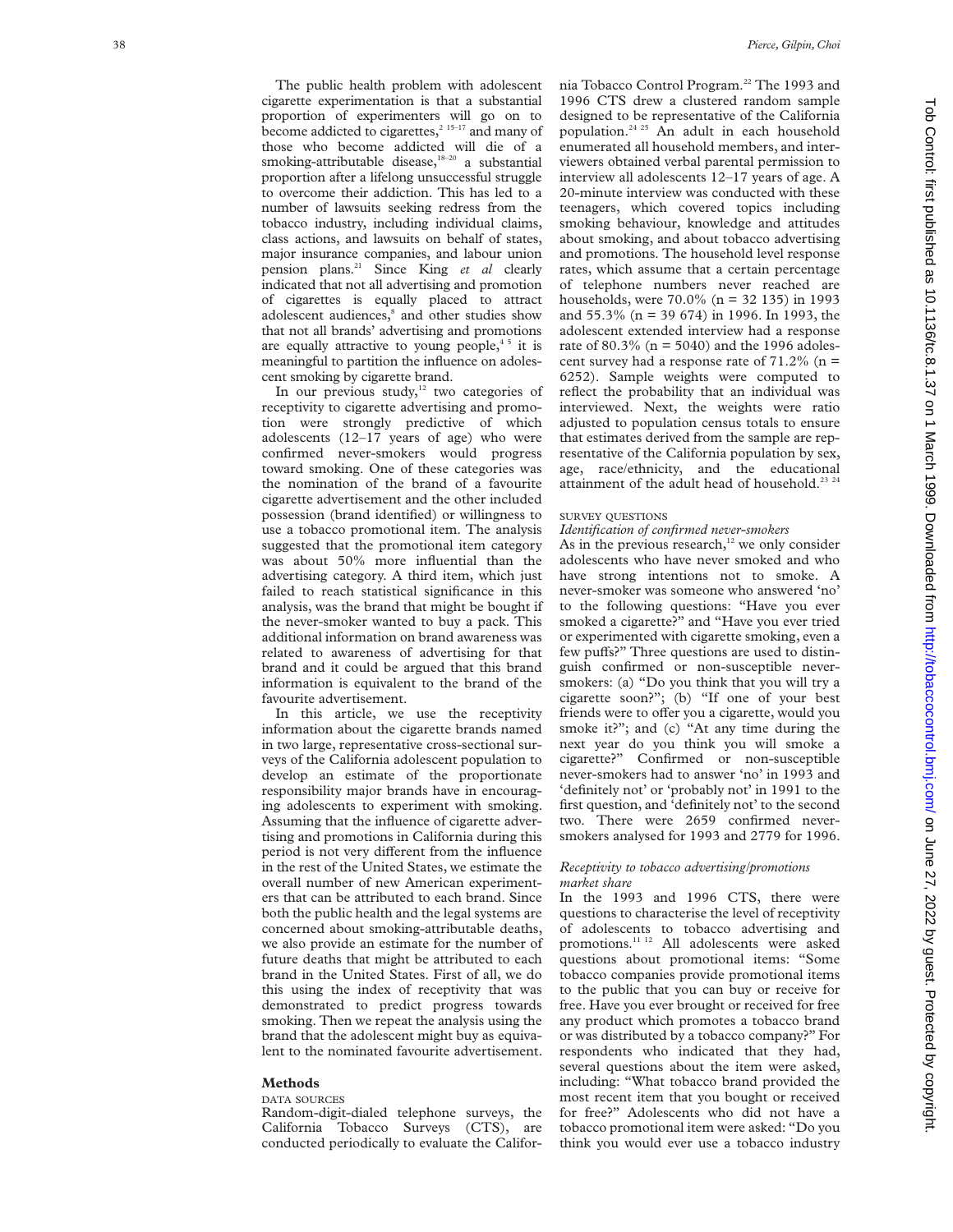promotional item such as a T-shirt?" Respondents who either had a promotional item or who were willing to use an item were classified as highly receptive. Confirmed never-smokers in this highly receptive group were nearly three times as likely to have increased their probability of future smoking over a three-year period as those who were minimally receptive.<sup>12</sup>

For adolescents not in this highly receptive group, moderate receptivity to advertising was established with the question: "What is the name of the cigarette brand of your favourite advertisement?" For the few adolescents who hesitated in their response, we probed with the question: "Of all the cigarette advertisements you have seen, which do you think attracts your attention the most?" Confirmed adolescent never-smokers who could name a brand in response to these questions are considered moderately receptive, and they had nearly twice the risk of increasing their likelihood of future smoking as the minimally receptive  $group.<sup>12</sup>$ 

A respondent who could not name any brand of advertising or who objected to all cigarette advertising in response to the question: "Think back to the cigarette advertisements you have recently seen on billboards or in magazines. What brand of cigarettes was advertised the most?" was categorised as minimally receptive. All others were classified as having a low level of receptivity. Being classified as having a low level of receptivity did not significantly increase the likelihood of future smoking.<sup>12</sup> For the purposes of the present article, we designated the low and minimally receptive groups as non-receptive and the other two groups described in the preceding paragraphs as receptive to tobacco advertising and promotions in the year considered.

#### APPORTIONING RESPONSIBILITY BY BRAND

From the brand names provided as responses for promotional items owned or named as the favourite advertisements, a "market share" for different brands can be determined. The brand "market share" for promotional items will be based on confirmed never-smokers who have them, and it will be assumed that the distribution for those who do not have an item but who would be willing to use one would be the same.

Let the "market share" for brand *b* for promotions be designated as  $ms(p)$ <sub>*b*</sub> and the "market share" for brand *b* for advertising be designated as  $ms(a)<sub>b</sub>$ . We will assume that advertising accounts for a proportion, e(a), of the marketing effect and that promotional items account for 1−e(a). The parameter e(a) reflects both the relative prevalence and the relative influence on future smoking of receptivity to advertising. A discussion of reasonable values for this parameter is presented below. The total promotions and advertising effect,  $R_b$ , for brand *b* can be expressed as

 $R_b = e(a) \times ms(a)_b + (1-e(a)) \times ms(p)_b$ 

The proportions,  $ms(a)_b$  and  $ms(p)_b$ , will be estimated from the 1993 and 1996 CTS.

If brand "market share" for advertising or promotions differs over time, this will need to be taken into account by computing different values for  $R<sub>b</sub>$  for different periods of interest.

We then repeated this analysis to take better account of the respondents who, in addition to having a favourite advertisement, also nominated a brand in response to the question, "If you wanted to buy a pack of cigarettes tomorrow, what brand do you think you would buy?" Of these respondents, approximately half named a different brand from the one that they nominated as their favourite advertisement. Provided that this different brand had also been nominated as a brand which they had seen advertised, we repeated the analysis treating this additional information as equal to the information from their favourite advertisement.

#### PROJECTING MORTALITY BY BRAND

Assuming that the relationship between receptivity to tobacco marketing and promotions is causal, our previous study indicated that 34.3% of all future experimentation by confirmed adolescent never-smokers can be attributed to tobacco advertising and promotions.12 We indicated above how brand "market share" and the relative importance of promotions and advertising can be used to apportion the responsibility for experimentation among cigarette brands. Various studies provide estimates for the number of new experimenters and the percentage of experimenters who become addicted smokers.<sup>2</sup> <sup>15–17</sup> <sup>25</sup> Data also exist on the typical duration of cigarette addiction in the United States<sup>26</sup> and estimates of smoking-attributable mortality among long-term smokers.<sup>18-20</sup>

We will apply these estimates to compute an estimate of the projected number of future deaths resulting from all new experimentation for the 11-year period from 1988 through the year 1998. The year 1988 was the first full year of the RJ Reynold's Joe Camel campaign.

#### CHOICE OF ESTIMATES/PARAMETERS *Experimentation and addiction*

The oft-quoted phrase "3000 new teen smokers each day" is from an article that used a national survey of adults to estimate the number of 20-year-old current smokers in the population who had smoked at least 100 cigarettes in their lifetime. Assuming steady accrual throughout the year, this number was divided by 365 to obtain the daily rate.<sup>25</sup> This figure is an estimate of the number of young people who become established smokers each day rather than the number who experiment for the first time.

A recent analysis of the 1994–1997 National Household Surveys on Drug Abuse estimated that in 1988, close to 5300 American adolescents 12–17 years of age experimented with cigarettes for the first time each day. $27 \text{ In}$ 1995, the estimate was close to 6600/day. This study confirmed other recent work that indicated adolescent smoking has been increasing in the United States since the early 1990s.3 28−<sup>30</sup> Because of the upturn in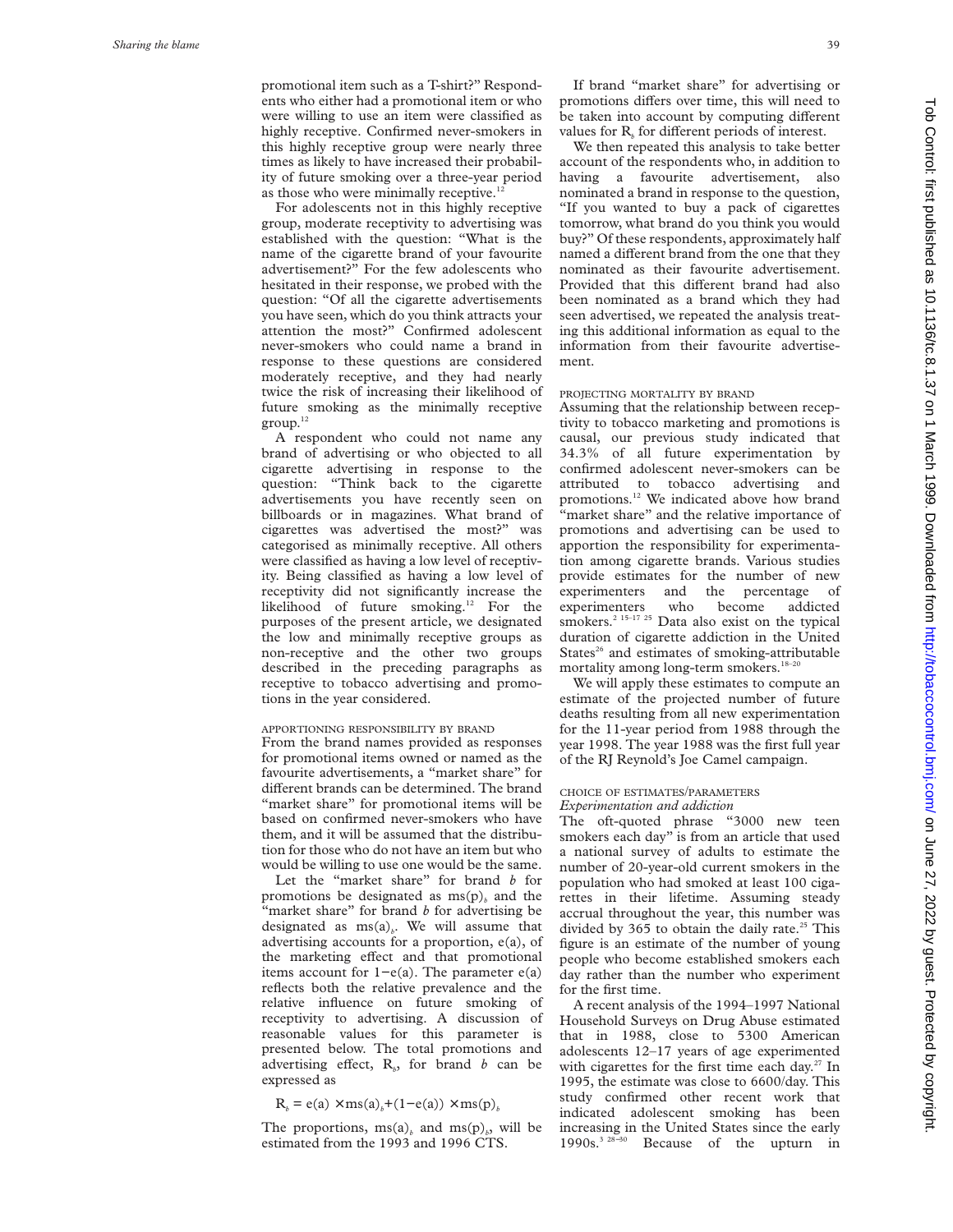adolescent smoking, we will use these two period-specific estimates for the number of new experimenters per day in each period. This study also showed that over 3200 American adolescents progressed to daily smoking each day in 1995, and that nearly 3400 per day progressed in 1996. These figures suggest that the fraction of experimenters that progress to daily smokers while between the ages of 12 and 17 years is about 50%. However, some adolescents progress to daily smoking after the age of 17 years, and they are not taken into account in the 50% figure.

There are other estimates for the number of experimenters who progress to become established smokers. An analysis of the longitudinal 1989–1993 Teenage Attitudes and Practices Survey (TAPS) data indicated that around 30% of adolescents who reported experimenting with cigarettes at baseline, but who had not yet smoked at least 100 cigarettes in their lifetime, had reached 100 cigarettes and were current smokers (smoked in the last 30 days) at follow up four years later.<sup>16</sup> A nationwide study of high-school students found that 36% of those who had ever tried smoking became daily smokers.<sup>17</sup> These estimates are probably very conservative. In the TAPS study, there were many respondents who reported no smoking ever at baseline, but who reported smoking at least 100 cigarettes and were current smokers at follow up. The school survey did not include high-school dropouts, who may have a much higher rate of progression to daily smoking, and some students may not become daily smokers until after they graduate. Finally, daily smoking is a higher level of addiction than a report of a lifetime consumption of at least 100 cigarettes and current smoking.

Surveys of adults indicate that about 70% of respondents who admitted smoking at least one cigarette also reported smoking at least 100 cigarettes in their lifetime.<sup>15 31</sup> However, this may be an overestimate, as some adults who minimally experimented as young people may not even recall ever smoking at all. We will use 60% as the rate of progression for those who experiment to becoming established smokers. This allows for some progression to regular smoking after age 17, and yet is conservatively less than the estimate derived from adult surveys.

#### *Duration of smoking and smoking-attributable mortality*

A birth cohort analysis of American data projected that 50% of today's new smokers (those born between 1975 and 1979 and who smoked at least 100 cigarettes in their lifetime, which satisfies the definition of an ever-smoker) will smoke until their mid-30s before they successfully quit.<sup>27</sup> A 40-year follow-up study of male British physicians indicated that 50% of those who continued to smoke beyond their mid-30s died of smokingattributable diseases.19 An estimate from a longitudinal sample of American smokers (including males and females), with the final follow up in 1988, also established that about

50% of deaths in current smokers age 35 and older can be attributed to their smoking.<sup>20</sup> Multiplying the percentages of those who reach middle age as smokers and the expected smoking-attributable mortality suggests that 25% of ever-smokers will die of smokingattributable diseases. Another report used data from male American veterans studied in the late 1950s and 1960s to construct a first estimate of smoking-attributable mortality in the general population. These mortality rates were then scaled to the mortality rates for the American population in 1982. This study estimated that as many as a third of heavy smokers (>25 cigarettes/day) aged 35 years will die of a smoking-attributable disease before they reach the age of 85.18 Although this estimate is lower than those from the other studies, the other studies are more contemporaneous and have fewer methodological problems. Thus, we will use the estimate that 25% (50% of 50%, rather than 33% of 50%) of ever-smokers will die of a smoking-attributable disease.

#### *The parameter, e(a)*

As stated earlier, the parameter e(a) accounts for the relative effectiveness of advertising compared with promotions in encouraging future smoking and for the relative prevalence of receptivity to advertising compared with promotions among receptive adolescents. As will be seen later, having or being willing to use a promotional item accounts for only approximately 30% of the receptivity relative to favourite advertisements. Thus, the choice of e(a) depends on the relative importance of promotions and advertising in influencing experimentation. By making different assumptions about relative importance, we were able to perform a sensitivity analysis. The basis for these calculations and the results are presented in the appendix. Varying the relative importance (from being about equally important, to promotions being 1.5 times more important than advertising, to promotions being two times more important) only changed the value of  $e(a)$  over a range from 0.63 to 0.77. Considering a slightly broader range (0.6–0.8) did not change the numbers of new experimenters attributable to each brand appreciably (see appendix).

#### **Results**

#### RECEPTIVITY TO TOBACCO ADVERTISING AND PROMOTIONS

Overall in 1993, 70% of confirmed never-smokers were categorised as receptive to tobacco advertising and promotions, and this declined slightly to 67% in 1996, with the reduction accounted for by a decreasing percentage who named a favourite advertisement. Among receptive confirmed neversmokers, the type of receptivity (promotions or advertising) is described in table 1. Overall, the percentage of those who own a promotional item increased, with the younger age groups showing increases and the oldest one showing a decrease. The percentage of those who have no item, but who would be willing to use one, showed a similar age-related pattern but to a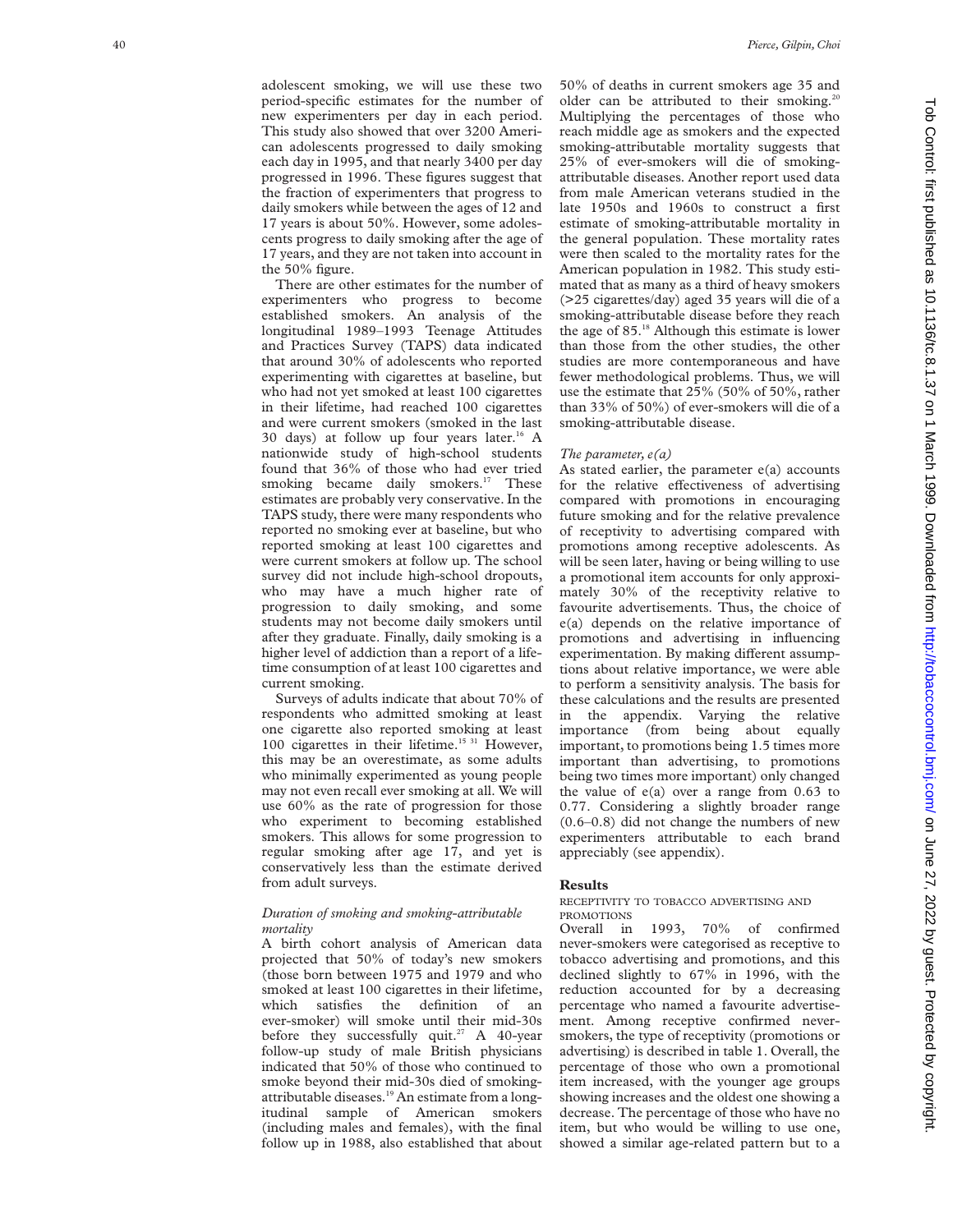*Table 1 Type of receptivity among receptive, confirmed never-smokers from the 1993 and 1996 California Tobacco Surveys*

|                        |             | Highly receptive $(\%)$ |              |                        |              |                                                |
|------------------------|-------------|-------------------------|--------------|------------------------|--------------|------------------------------------------------|
|                        | Have item   |                         |              | No item, but would use |              | Moderately receptive<br>Has favorite ad $(\%)$ |
| Age (years)            | 1993        | 1996                    | 1993         | 1996                   | 1993         | 1996                                           |
| $12 - 13$<br>$14 - 15$ | 5.7<br>8.1  | 10.3<br>11.5            | 10.7<br>15.5 | 12.0<br>16.0           | 83.6<br>76.5 | 77.8<br>72.6                                   |
| $16 - 17$<br>Overall   | 12.0<br>8.1 | 9.4<br>10.3             | 20.1<br>14.7 | 15.9<br>14.3           | 67.8<br>77.2 | 75.1<br>75.1                                   |

Only confirmed never-smokers receptive to promotions and advertising are considered in this table. The percentages in any row for a given year account for the type of receptivity among those receptive and thus add to 100%.

*Table 2 Market share of promotional items possessed by highly receptive\*, confirmed never-smokers from the 1993 and 1996 California Tobacco Surveys*

|                                                | Camel $(\%)$                |                            | Marlboro (%)               |                             | Other $(\%)$                |                              |
|------------------------------------------------|-----------------------------|----------------------------|----------------------------|-----------------------------|-----------------------------|------------------------------|
| Age (years)                                    | 1993                        | 1996                       | 1993                       | 1996                        | 1993                        | 1996                         |
| $12 - 13$<br>$14 - 15$<br>$16 - 17$<br>Overall | 40.0<br>25.0<br>259<br>29.8 | 192<br>24.6<br>178<br>20.9 | 8.9<br>22.9<br>31.0<br>219 | 53.9<br>478<br>48.9<br>50.5 | 51.1<br>479<br>43.1<br>48.3 | 26.9<br>26.6<br>33.3<br>28.6 |

\*Highly receptive adolescents either have a promotional item or would be willing to use one. It is assumed that the brand distribution for those who do not have an item but who would be willing to use one is the same as for those who have an item.

*Table 3 Market share of favourite advertisements of confirmed never-smokers who are moderately receptive\* smokers from the 1993 and 1996 California Tobacco Surveys*

|                                                | Camel $(\%)$                 |                              | Marlboro (%)                |                            | Other $(\%)$                |                            |
|------------------------------------------------|------------------------------|------------------------------|-----------------------------|----------------------------|-----------------------------|----------------------------|
| Age (years)                                    | 1993                         | 1996                         | 1993                        | 1996                       | 1993                        | 1996                       |
| $12 - 13$<br>$14 - 15$<br>$16 - 17$<br>Overall | 54.0<br>47.5<br>40.7<br>48.9 | 56.8<br>52.3<br>52.1<br>54 1 | 16.5<br>22.9<br>254<br>20.5 | 172<br>25.2<br>246<br>21.7 | 295<br>29.6<br>33.9<br>30.6 | 26.0<br>22.5<br>233<br>242 |

\*Do not own and are not willing to use a promotional item, but did name the brand of their favorite cigarette advertisement.

lesser degree, so that the net change was minimal. In 1993, the percentage of receptive confirmed never-smokers with a favourite advertisement decreased with age, but this was no longer the case in 1996. In 1993, the overall relative prevalence of promotional item receptivity to favourite advertisement receptivity was

 $r(p)/r(a) = (8.1 + 14.7)/77.2 = 0.295$ ,

where  $r(p)$  is receptivity to promotions and  $r(a)$ is receptivity to advertising.

In 1996, the ratio was

 $(10.3+14.3)/75.1 = 0.328.$ 

#### MARKET SHARE

*Promotional items*

Table 2 shows that there was a major shift in the "market share" of promotional items owned by adolescents for Camel and Marlboro between 1993 and 1996. Over all ages, Camel accounted for 29.8% of the items owned in 1993 but only 20.9% of items owned in 1996, whereas Marlboro increased its share of items owned from 21.9% in 1993 to 50.5% in 1996. Younger adolescents showed this shift to a greater degree than older ones.

#### *Favourite advertisements*

Among confirmed never-smokers who do not own or want to use promotional items and who had a favourite ad, the percentages of adolescents naming Camel and Marlboro as their favourite advertisement were relatively stable between 1993 and 1996 (table 3). However, Camel appeared to gain some "market share" or attractiveness to adolescents at the expense of brands other than Marlboro, and this was true for all age groups. All other brands are grouped together because no other brand accounted for more than 8% (Virginia Slims was 7.2% in 1993) of the favourite advertisements in either year.

### APPORTIONMENT OF EXPERIMENTATION

Interpreting previous work as establishing a causal relationship, one can compute that advertising and promotions were responsible for a total of 7.9 million new American experimenters from 1988 to 1998: 4.6 million from 1988 to 1994, and 3.3 million from 1995 to 1998 (table 4). The number of new experimenters for the period from 1988 to 1994 is from the calculation

#### (5300/day)×(365days/year)×7 years× 34.3%.

The 34.3% is the previously published estimate of the percentage of new experimentation attributable to tobacco advertising and promotions.12 For the second period, 6600 per day and four years were used in the above calculation.

Using the formula presented in the Methods section for determining the proportion of new experimentation attributable to a given brand, produces the results shown in table 4. These projections take into account the changes in "market share" for promotions and advertising between 1993 and 1996 observed from tables 2 and 3. From 1988 to 1998, we estimate that the Joe Camel campaign will be responsible for 3.5 million new American experimenters, the Marlboro campaign for 2.0, and other brands for 2.5 million.

If 60% of new experimenters become established smokers (report smoking at least 100 cigarettes in their lifetime), this translates into 4.7 million newly established smokers in the United States between 1988 and 1998 because of advertising and promotions. An estimated  $0.60 \times 3.5$  million = 2.1 million can be attributed to Joe Camel, an estimated 0.60×2.0 million = 1.2 million to Marlboro, and an estimated  $0.60 \times 2.5$  million = 1.5 million to other brands.

With 50% of ever-smokers likely to still be smoking at age 35, and 50% of those who smoke that long dying of smoking-attributable diseases, we estimate that the Joe Camel campaign will account for around 520 000 future smoking-attributable deaths, that the Marlboro campaign will account for around 300 000 deaths, and other brands will account for around 380 000 deaths, among smokers first experimenting with cigarettes from 1988 to 1998. Overall, we estimate that tobacco advertising and promotions will result in 1.2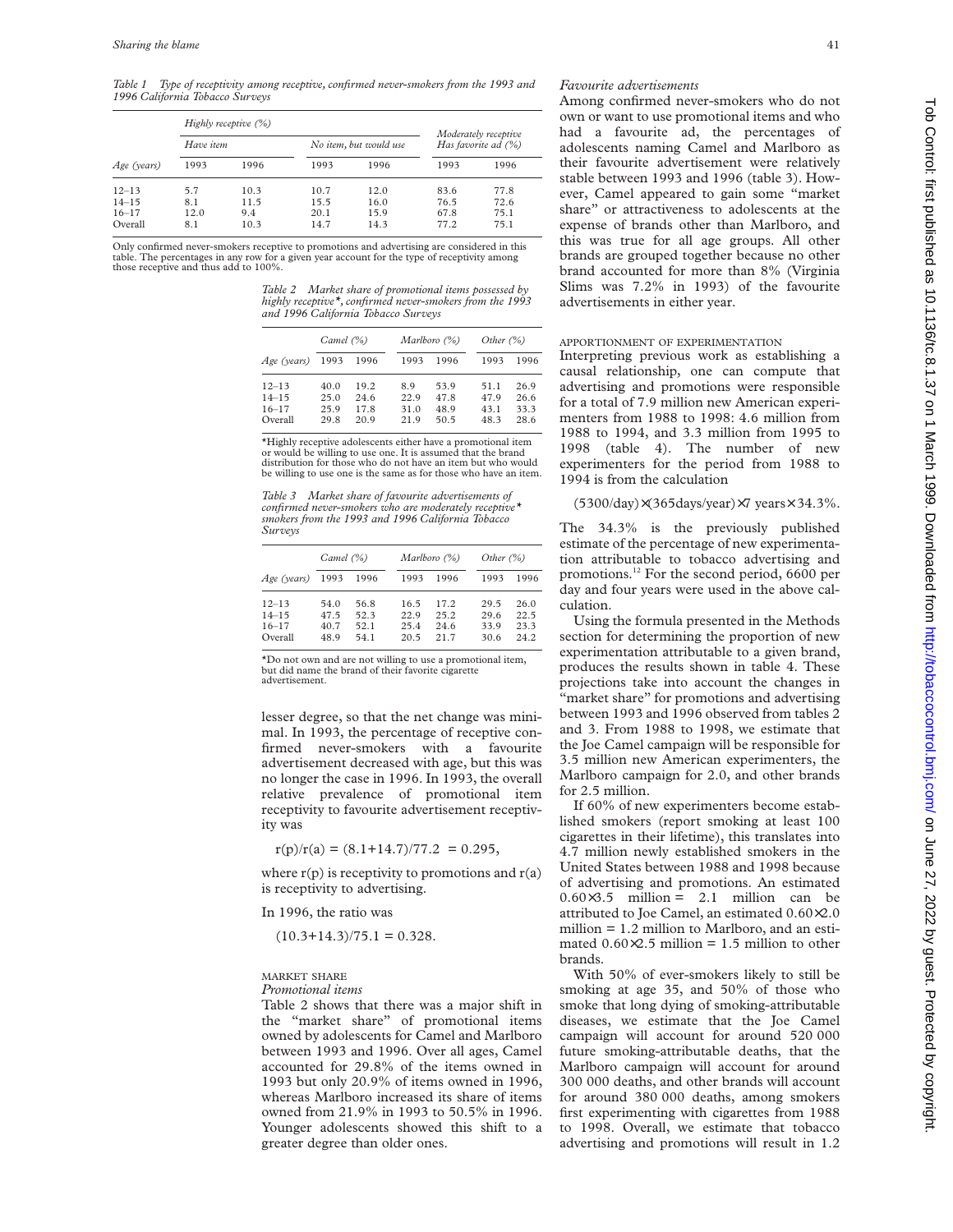*Table 4 Projected numbers of new experimenters attributable to the Joe Camel, Marlboro, and other campaigns from the 1993 and 1996 California Tobacco Surveys*

|                    | All advertising/<br>promotions | Camel campaign | Marlboro<br>campaign | Other campaigns |
|--------------------|--------------------------------|----------------|----------------------|-----------------|
| 1988-1994          | 4 644 734                      | 2 005 132      | 971 678              | 1 667 924       |
| 1995-1998          | 3 305 148                      | 1459884        | 1 002 782            | 842 482         |
| Overall: 1988-1998 | 7 949 882                      | 3 465 016      | 1974 460             | 2 510 406       |

million future deaths among adolescents experimenting for the first time during this period.

Using the additional brand information available from the hypothetical 'would buy' question as equivalent to the brand of the favourite advertisement, the Joe Camel advertising and promotional campaign would be responsible for 3.0 million new experimenters over this period and the Marlboro campaign for 2.9 million. This translates to 459 000 future smoking-attributable deaths in the United States for the Camel campaign and 437 000 for the Marlboro campaign.

#### **Discussion**

In 1993 and 1996, over two-thirds of confirmed never-smokers in California were receptive to tobacco advertising and promotional practices. Two brands, Camel and Marlboro, dominated the named favourite advertisements, accounting for over 70% of the brands named by receptive, confirmed never-smokers in each year. RJ Reynold's Joe Camel advertising was named by about half of adolescents receptive to tobacco advertising each year, with Marboro a distant second at about 20%. As has been previously noted, $32$ these same two brands have dominated the promotional items market as well. However, there was a marked shift in the ownership of items from Camel to Marlboro between 1993 and 1996. In 1993, Camel brand promotional items were owned by more adolescents than Marlboro's, but in 1996, 50% of the promotional items owned by receptive, adolescent, confirmed never-smokers were for Marlboro, compared with only about 20% for Camel.

It is interesting that Phillip Morris, the manufacturer of Marlboro cigarettes, did not rush to meet the threat of the popular Joe Camel advertising campaign to their long standing dominance $47$  of the adolescent market with a new advertising campaign of its own. However, an innovative part of the Joe Camel campaign was the Camel Cash promotional programme introduced by RJ Reynolds in 1991. The Marlboro response to the Camel threat came when Phillip Morris introduced the Marlboro Adventure Team promotional catalogue. Thus, the competition between the brands for the youth market occurred via promotions rather than advertising. By 1996, ownership of Marlboro brand promotional items was far more prevalent than Camel's. Industry-wide, the percentage of the advertising and promotional budget devoted to promotional items has increased substantially in recent years.<sup>28</sup>

For adolescents who smoke, brand choice depends to a large extent on the brands that their friends smoke.<sup>33</sup> Adolescent experimenters get most of their cigarettes from others, so there is probably little brand loyalty during this period. Whether the rate of conversion to established smoking is influenced by the brand smoked most often during the experimentation period is unknown; we assumed that it is not. Not until adolescents consume so many cigarettes that they can no longer rely on the generosity of their friends do they typically buy their own.<sup>33 34</sup> Adolescents state that their friends' brand is an important consideration for them when they begin to buy their own cigarettes.33 Because most adolescent cigarette buyers buy Marlboros,<sup>67</sup> they are more likely to obtain Marlboro promotional items, either at the point-of-sale or through coupon redemption. Since adolescents often are given promotional items by others,<sup>32</sup> it was not surprising that the Marlboro promotional campaign quickly dominated the promotional item "market share," even among confirmed never-smokers.

Established smokers may switch brands, and whether or not some brands or types of cigarette within a brand are more lethal than others has not been established.<sup>2</sup> There is no substantial evidence that long-term smokers of high nicotine (and thus high tar and carbon monoxide) cigarettes are more likely to have health consequences than smokers of the so called "light" brands. The controlled laboratory data that measure nicotine and tar content appear to bear little relation to what a smoker actually derives from a cigarette. Smokers titrate their nicotine dose by taking more puffs, inhaling deeper, covering the holes that allow filters to work, and in some cases by smoking more cigarettes.<sup>35 36</sup> Rather than blame smoking-attributable mortality on the brand(s) smokers smoke after becoming established smokers, we assign responsibility according to the influence on first experimentation. Without that first step, established smoking would not happen.

We maintain that while tobacco advertising or promotional campaigns may bolster cigarette sales among young cigarette smokers who buy cigarettes,<sup>47</sup> they also create interest in smoking among confirmed never-smokers that increases the likelihood of future smoking. $11 12$  Thus, to the extent that a campaign captures the attention of these never-smokers, we blame it for adolescent smoking uptake. For this reason, we reapportioned the number of new experimenters because of promotional item brand "market share" for 1995 and later to account for Marlboro's new dominance. The increased "market share" of Marlboro promotional items led to our holding this brand responsible for a substantial number of new experimenters from 1995 to 1998.

Although there may be other ways to apportion the blame, no other has been published. Our method takes into account the relative importance to future experimentation of advertising and promotions and the relative prevalence of these types of receptivity among confirmed adolescent never-smokers. We used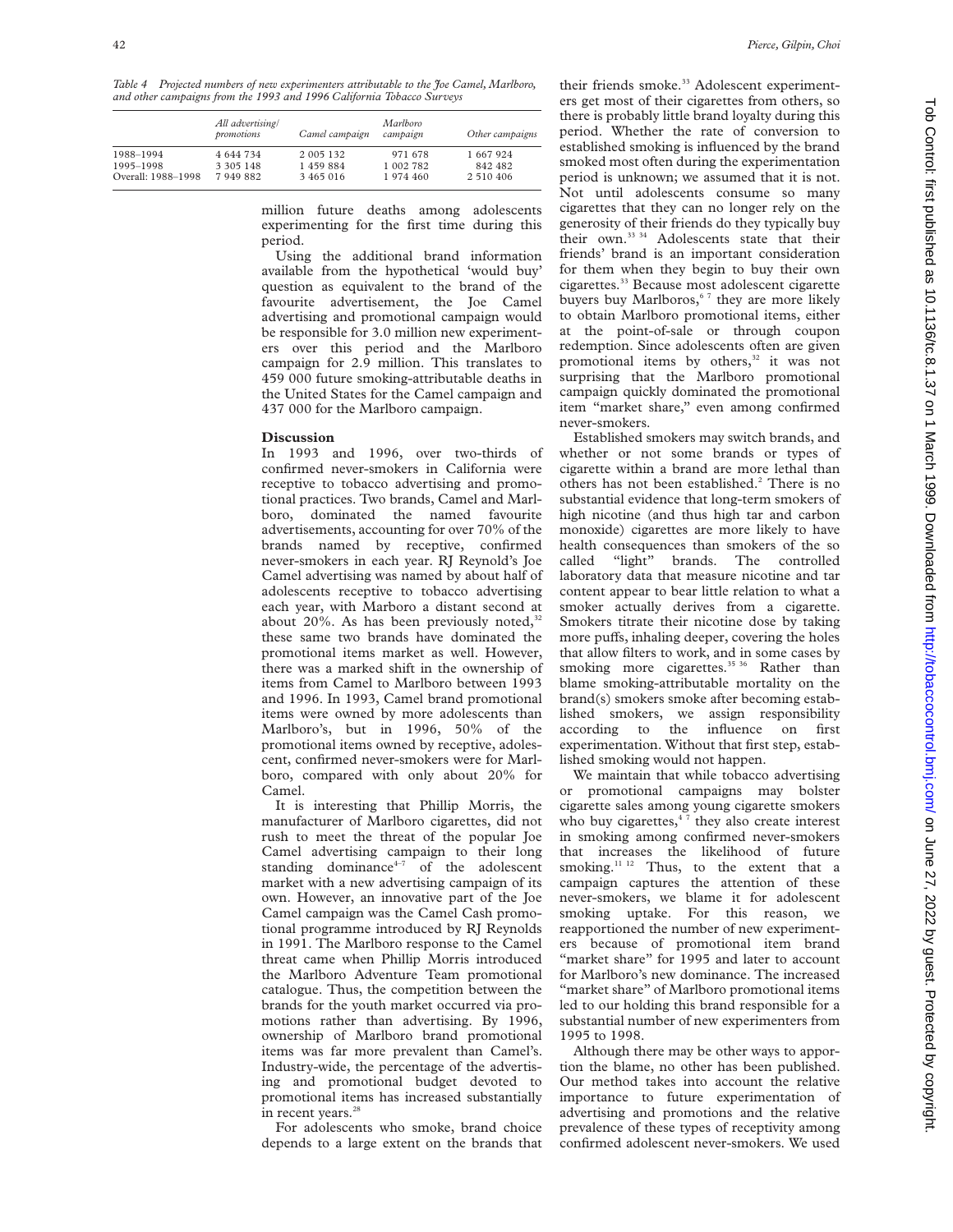population data to estimate the "market share" of favourite advertisements and promotional item ownership for each brand. After estimating the proportion of new experimenters attributable to each brand's advertising and promotional activities, we used conservative numbers for the total numbers of new experimenters, and the proportion who become established smokers to compute estimates for the expected numbers of future smoking-attributable deaths that can be assigned to each brand's advertising and promotional activities. Our estimates suggest that Marlboro will ultimately be responsible for between 300 000 and 437 000 future deaths in the United States, compared with between 459 000 and 520 000 future deaths because of the "Joe Camel" campaign among new smokers recruited from 1988 to 1998.

The strategies adopted by RJ Reynolds and Phillip Morris to advertise and promote their cigarette brands appear consistent with the objective to capture a share of the youth marked outlined in the confidential RJ Reynolds research planning memorandum.<sup>1</sup> The "Joe Camel" campaign certainly caught the attention of children and young people.<sup>3</sup> Furthermore, the subsequent switch in emphasis away from advertising to promotional items suggests that this strategy was identified as a promising tactic for "influencing pre-smokers to try smoking, learn to smoke and become confirmed smokers."

Support for this work was by funding from the Cancer Preven-tion Research Unit NIH Grant CA72092, National Cancer Institute, Bethesda, Maryland. Data were collected under Contract 95-23211 from the California Department of Health Services, Tobacco Control Section, Sacramento, California. Dr Pierce is supported in part by an Established Investigator Award from the American Heart Association.

#### **Appendix**

If  $r(p)$  is the proportion of receptivity accounted for by promotions and  $r(a)$  is the proportion accounted for by advertisements, the relative prevalence of promotions and advertising receptivity,  $r(p)/r(a)$ , is about 0.3 so that  $r(p) =$  $0.3\times r(a)$ . For the moment, assume that promotions are 1.5 times more important in influencing future smoking than favourite advertisements, or  $I(p)/I(a) = 1.5$  so that  $I(p) =$  $1.5\times I(a)$ , where  $I(p)$  is the importance of promotions and I(a) is the importance of advertisements. The total effect advertising and promotions effect can be expressed as follows:

 $e(a)+e(p) = 1.0$  or  $I(a) \times r(a) + I(p) \times r(p) = 1.0$ .

Substituting for  $r(p)$  in terms of  $r(a)$  and  $I(p)$ in terms of I(a) (see above) produces the equation:

 $I(a) \times r(a) + [1.5 \times I(a)] \times [0.3 \times r(a)] = 1.0.$ 

Solving algebraically for the quantity,  $I(a)\times r(a)$ , which is really e(a), yields e(a) = 0.69.

The number of new experimenters attributed to each brand for several values of e(a) are indicated below. An e(a) of 0.8 is based on the assumption that promotions are slightly less important than advertisements; 0.7 assumes that they are just over 1.5 times more

| e(a) | Camel     | Marlboro      | Other brands  |
|------|-----------|---------------|---------------|
| 0.8  | 3 662 470 | 1902 516      | 2 3 8 4 8 9 7 |
| 0.7  | 3465016   | 1974 460      | 2 510 406     |
| 0.6  | 3 265 579 | 2 0 7 6 1 5 1 | 2 608 152     |

important, and 0.8 assumes that they are over twice as important.

The results presented in table 4 are based on an e(a) of 0.7.

- 1 RJ Reynolds confidential research planning memorandum, 2 February 1973.
- 2 US Department of Health and Human Services. *Reducing the health consequences of smoking: 25 years of progress. A report of the Surgeon General, 1989*. Rockville, Maryland: Public Health Service, Centers for Disease Control, Office on Smoking and Health, 1989. (DHHS Publication No (CDC) 89-8411.)
- 3 US Department of Health and Human Services. *Preventing tobacco use among young people. A report of the Surgeon Gen-eral, 1994.* Atlanta, Georgia: Public Health Service, Centers for Disease Control and Prevention, Office on Smoking<br>and Health, 1994. (US Government Printing Office Publi-<br>cation No S/N 017-001-00491-0.)
- 4 Pierce JP, Gilpin E, Burns DM,*et al.* Does tobacco advertising target young people to start smoking? Evidence from California. *JAMA* 1991;**266**:3154–8.
- 5 Pollay RW, Siddarth S, Siegel M, *et al.* The last straw? Ciga-rette advertising and realized market shares among youths
- and adults, 1979–1993. *J Marketing* 1996;**60**:1–16.<br>
6 US Centers for Disease Control. Comparison of the<br>
cigarette brand preferences of adult and teenage<br>
smokers—United States, 1989, and 10 US communities, 1988 and 1990. *MMWR* 1992;**41**:169–81.
- 7 US Centers for Disease Control and Prevention. Changes in the cigarette brand preferences of adolescent smokers: United States, 1989–1993. *MMWR* 1994;**43**:577–81.
- 8 King C, Siegel M, Celebucki C, *et al.* Adolescent exposure to cigarette advertising in magazines: an evaluation of brand-specific advertising in relation to youth readership. *JAMA* 1998;**279**:516–20.
- 9 Pierce JP, Lee L, Gilpin EA. Smoking initiation by adolescent girls, 1944 through 1988: an association with
- targeted advertising. *JAMA* 1994;**23**:608–11. 10 Pierce JP, Gilpin EA. A historical analysis of tobacco marketing and the uptake of smoking by youth in the United States: 1890–1977. *Health Psych* 1995;**14**:500–8.
- 11 Evans N, Farkas A, Gilpin E, *et al.* Influence of tobacco marketing and exposure to smokers on adolescent suscep-<br>tibility to smoking. *J Natl Cancer Inst* 1995;**87**:1538–45.<br>12 Pierce JP, Choi WS, Gilpin EA, *et al*. Tobacco industry pro-
- motion of cigarettes and adolescent smoking. *JAMA* 1998:**279**:511–15.
- 13 Susser M. *Causal thinking in the health sciences: concepts and strategies in epidemiology.* New York: Oxford University Press, 1973.
- 14 McGuire WJ. Attitudes and attitude change. Lindzey G, Anderson E, eds. *The handbook of social psychology II, 3rd ed.* New York: Random House, 1985.
- 
- 15 Russell MAH. The nicotine addiction trap: a 40-year sentence for four cigarettes. *Br J Addict* 1990;**85**:293–300. 16 Choi WS, Pierce JP, Gilpin EA, *et al.* Which adolescent experimenters progress to established smoking in the United States? *Am J Prev Med* 1997;**13**:385–91.
- 17 US Centers for Disease Control and Prevention. Selected cigarette smoking initiation and quitting behaviors among high school students—United States, 1997. *MMWR* 1998;**47**:386–9.
- 18 Mattson ME, Pollack ES, Cullen JW. What are the odds smoking will kill you? *Am J Public Health* 1987;**77**:425–31. 19 Doll R, Peto R, Wheatley, *et al.* Mortality in relation to
- smoking: 40 years observation on male British doctors. *BMJ* 1994;**309**:901–11.
- 20 Thun MJ, Day-Lally C, Myers DG, *et al.* Trends in tobacco smoking and mortality from cigarette use in Cancer Prevention Studies I (1959 through 1965) and II (1982 through 1988). In: *Changes in cigarette-related disease risks and their implication for prevention and control.* Smoking and Tobacco Control Monograph 8. Bethesda, Maryland: National Institutes of Health, National Cancer Institute, 1997.
- 21 Kessler GE, Daynard RA. Tobacco litigation as a public health and cancer control strategy. *J Am Med Wom Assoc* 1996;**51**:57−62.
- 22 Bal DG, Kizer KW, Felten PG,*et al.* Reducing tobacco consumption in California. *JAMA* 1990;**264**:1570–4.
- 23 Pierce JP, Cavin SW, Macky C, *et al. Technical report on ana-lytic methods and approaches used in the 1993 California Tobacco Survey analysis.* Sacramento, California: California Department of Health Services, 1994.
- 24 Pierce JP, Berry CC, Gilpin EA, et al. Technical report on analytic methods and approaches used in the 1996 California Tobacco Survey analysis. Vols 1 and 2. La Jolla, California: University of California, San Diego, 19
- 25 Pierce JP, Fiore MC, Novotny TE, *et al.* Trends in cigarette smoking in the United States: projections to the year 2000. *JAMA* 1989;**261**:61–5.